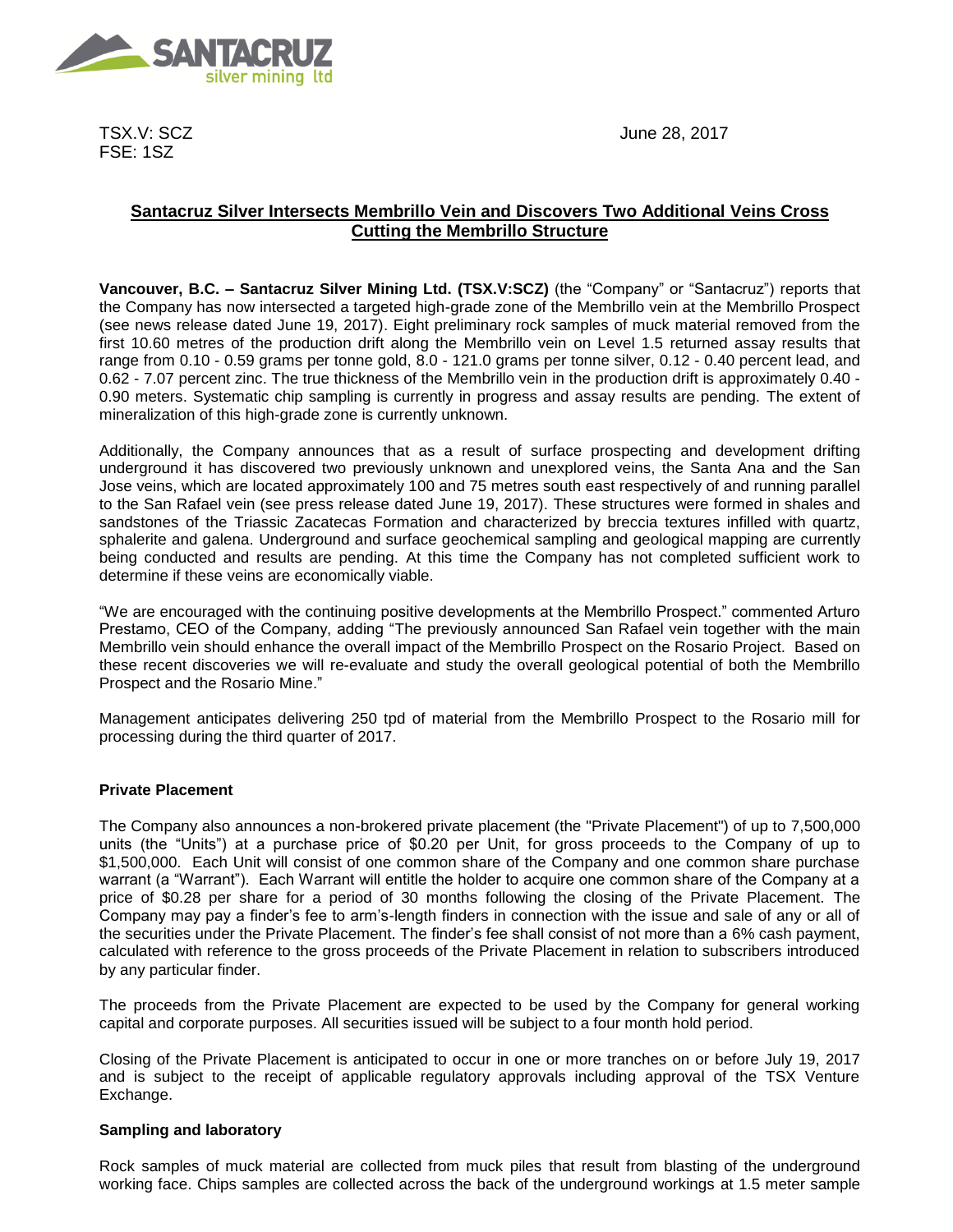

intervals and are oriented perpendicular to the vein structure. Blanks, standards and duplicate control samples were not utilized in the sampling procedure.

Samples are analyzed at the Rosario laboratory, which is owned and operated by Santacruz. The Rosario laboratory is designed to serve the mining operations at the Rosario project. It is not independent of the Company and is not ISO certified. Samples are prepared by drying, crushing, rifle splitting and pulverizing 80% to less than 75 microns passing 200 mesh, Samples are analyzed by three-acid digestion and atomic absorption spectrometry. Gold and silver are further analyzed by fire assay with gravimetric finish.

#### **Qualified persons**

The technical information contained in this news release has been reviewed and approved by Van Phu Bui, B.Sc., P. Geo., who is independent of the Company and a "qualified person" under National Instrument 43- 101.

### **About Santacruz Silver Mining Ltd.**

Santacruz is a Mexican focused silver company with two producing silver projects (Rosario, including the Cinco Estrellas property and Membrillo Vein, and the right to operate the Veta Grande silver project and milling facility); and three exploration properties including the Gavilanes property, Minillas property and Zacatecas properties. The Company is managed by a technical team of professionals with proven track records in developing, operating and discovering silver mines in Mexico. Our corporate objective is to become a mid-tier silver producer.

'signed'

Arturo Préstamo Elizondo, President, Chief Executive Officer and Director

For further information please contact:

Neil MacRae Santacruz Silver Mining Ltd. Email: [info@santacruzsilver.com](mailto:infonmacrae@santacruzsilver.com) Telephone: (604) 569-1609

*Neither the TSX Venture Exchange nor its Regulation Services Provider (as that term is defined in the policies of the TSX Venture Exchange) accepts responsibility for the adequacy or accuracy of this release.* 

#### *Forward looking information*

*Certain statements contained in this news release constitute "forward-looking information" as such term is used in applicable Canadian securities laws. Forward-looking information is based on plans, expectations and estimates of management at the date the information is provided and is subject to certain factors and assumptions. In making the forward-looking statements included in this news release, the Company has applied several material assumptions, including but not limited to, that the Company's financial condition and development plans do not change as a result of unforeseen events, that third party mineralized material to be milled by the Company will have properties consistent with management's expectations, that the Company will receive all required regulatory approvals, and that future metal prices and the demand and market outlook for metals will remain stable or improve. Forward-looking information is subject to a variety of risks and uncertainties and other factors that could cause plans, estimates and actual results to vary materially from those projected in such forward-looking information. Factors that could cause the forward-looking information*  in this news release to change or to be inaccurate include, but are not limited to, the risk that any of the *assumptions referred to prove not to be valid or reliable, which could result in lower revenue, higher cost, or lower production levels; delays and/or cessation in planned work; changes in the Company's financial condition and development plans; delays in regulatory approval; risks associated with the interpretation of data*